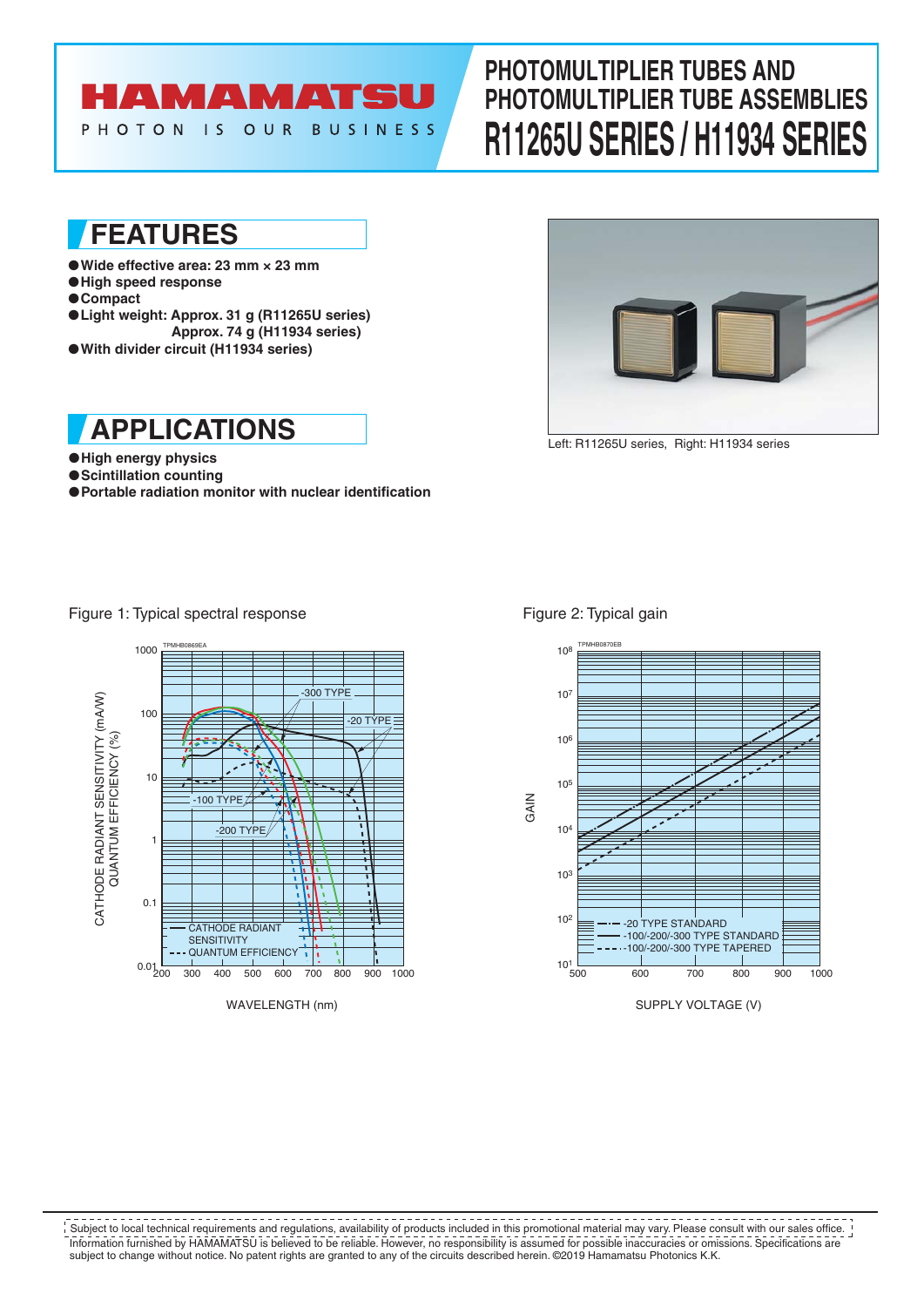### **PHOTOMULTIPLIER TUBES AND PHOTOMULTIPLIER TUBE ASSEMBLIES R11265U SERIES / H11934 SERIES**

|                          | <b>Spectral response</b> |                                   | $\circledA$                                   | (B)    | $^{\circ}$                             | <b>Maximum ratings</b>                                     |                                                       |                                       |                         | <b>Cathode characteristics</b>                                          |                                      |                                            |                                          |
|--------------------------|--------------------------|-----------------------------------|-----------------------------------------------|--------|----------------------------------------|------------------------------------------------------------|-------------------------------------------------------|---------------------------------------|-------------------------|-------------------------------------------------------------------------|--------------------------------------|--------------------------------------------|------------------------------------------|
| Type No.                 | Range<br>(nm)            | <b>Peak</b><br>wavelength<br>(nm) | <b>Photo-</b><br>cathode material<br>material | Window | <b>Dynode</b><br>structure<br>/ stages | <b>Supply</b><br>between<br>anode<br>and<br>cathode<br>(V) | voltage Average<br>anode<br>output<br>current<br>(mA) | Min.<br>$(\mu A / Im)$ $(\mu A / Im)$ | <b>Luminous</b><br>Typ. | <b>Blue</b><br>sensitivity<br>index <sup>-</sup><br>$(CS 5-58)$<br>Typ. | Red/white<br>ratio<br>(R-68)<br>Typ. | (D)<br>Quntum<br>efficiency<br>Typ.<br>(%) | $\circled$<br>Radiantl<br>Typ.<br>(mA/W) |
| R11265U-100              | 300 to 650               | 400                               | <b>SBA</b>                                    | K      | MC/12                                  | 1000                                                       | 0.1                                                   | 90                                    | 105                     | 13.5                                                                    | —                                    | 35                                         | 110                                      |
| R11265U-200              | 300 to 650               | 400                               | UBA                                           | K      | MC/12                                  | 1000                                                       | 0.1                                                   | 110                                   | 135                     | 15.5                                                                    | $\overbrace{\phantom{12332}}$        | 43                                         | 130                                      |
| R11265U-300              | 300 to 700               | 420                               | <b>EGBA</b>                                   | Κ      | MC/12                                  | 1000                                                       | 0.1                                                   | 120                                   | 160                     | 14                                                                      |                                      | 39                                         | 125                                      |
| R11265U-20               | 300 to 920               | 530                               | <b>ERMA</b>                                   | K      | MC/12                                  | 1000                                                       | 0.1                                                   | 350                                   | 500                     | —                                                                       | 0.4                                  | 19                                         | 78                                       |
| H11934-100               | 300 to 650               | 400                               | <b>SBA</b>                                    | K      | MC/12                                  | $-1000$                                                    | 0.018                                                 | 90                                    | 105                     | 13.5                                                                    | —                                    | 35                                         | 110                                      |
| H11934-200               | 300 to 650               | 400                               | <b>UBA</b>                                    | Κ      | MC/12                                  | $-1000$                                                    | 0.018                                                 | 110                                   | 135                     | 15.5                                                                    |                                      | 43                                         | 130                                      |
| H11934-300               | 300 to 700               | 420                               | <b>EGBA</b>                                   | K      | MC/12                                  | $-1000$                                                    | 0.018                                                 | 120                                   | 160                     | 14                                                                      |                                      | 39                                         | 125                                      |
| H11934-100-10 300 to 650 |                          | 400                               | <b>SBA</b>                                    | K      | MC/12                                  | $-1000$                                                    | 0.018                                                 | 90                                    | 105                     | 13.5                                                                    | —                                    | 35                                         | 110                                      |
| H11934-200-10 300 to 650 |                          | 400                               | UBA                                           | K      | MC/12                                  | $-1000$                                                    | 0.018                                                 | 110                                   | 135                     | 15.5                                                                    | $\overbrace{\phantom{12332}}$        | 43                                         | 130                                      |
| H11934-300-10 300 to 700 |                          | 420                               | <b>EGBA</b>                                   | K      | MC/12                                  | $-1000$                                                    | 0.018                                                 | 120                                   | 160                     | 14                                                                      |                                      | 39                                         | 125                                      |
| H11934-20                | 300 to 920               | 530                               | <b>ERMA</b>                                   | Κ      | MC/12                                  | $-1000$                                                    | 0.018                                                 | 350                                   | 500                     | –                                                                       | 0.4                                  | 19                                         | 78                                       |

NOTE:  $\circledA$  SBA: Super bialkali, UBA: Ultra bialkali, EGBA: Extended green bialkali, ERMA: Extended red multialkali

 $\circledB$  K: Borosilicate glass (UV glass type is available)

C MC: Metal channel

D Quantum efficiency is measured at the peak sensitivitiy wavelength (-100/-200 series: 350 nm, -300 series: 380 nm, -20 series: 500 nm).

E Cathode radiant sensitivity is measured at the peak sensitivity wavelength (-100/-200 series: 400 nm, -300 series: 420 nm, -20 series: 530 nm).

Figure 3: Time response (Example)



TIME (5 ns/div)



OUTPUT VOLTAGE (100 mV/div)



Figure 4: Single photon counting (Example)



**Typical energy resolution for metal package PMTs** Scintillator:  $\phi$ 1/2" LaBr<sub>3</sub>(Ce) R11265U-200 57Co : 7.4 % 137Cs : 3.1 %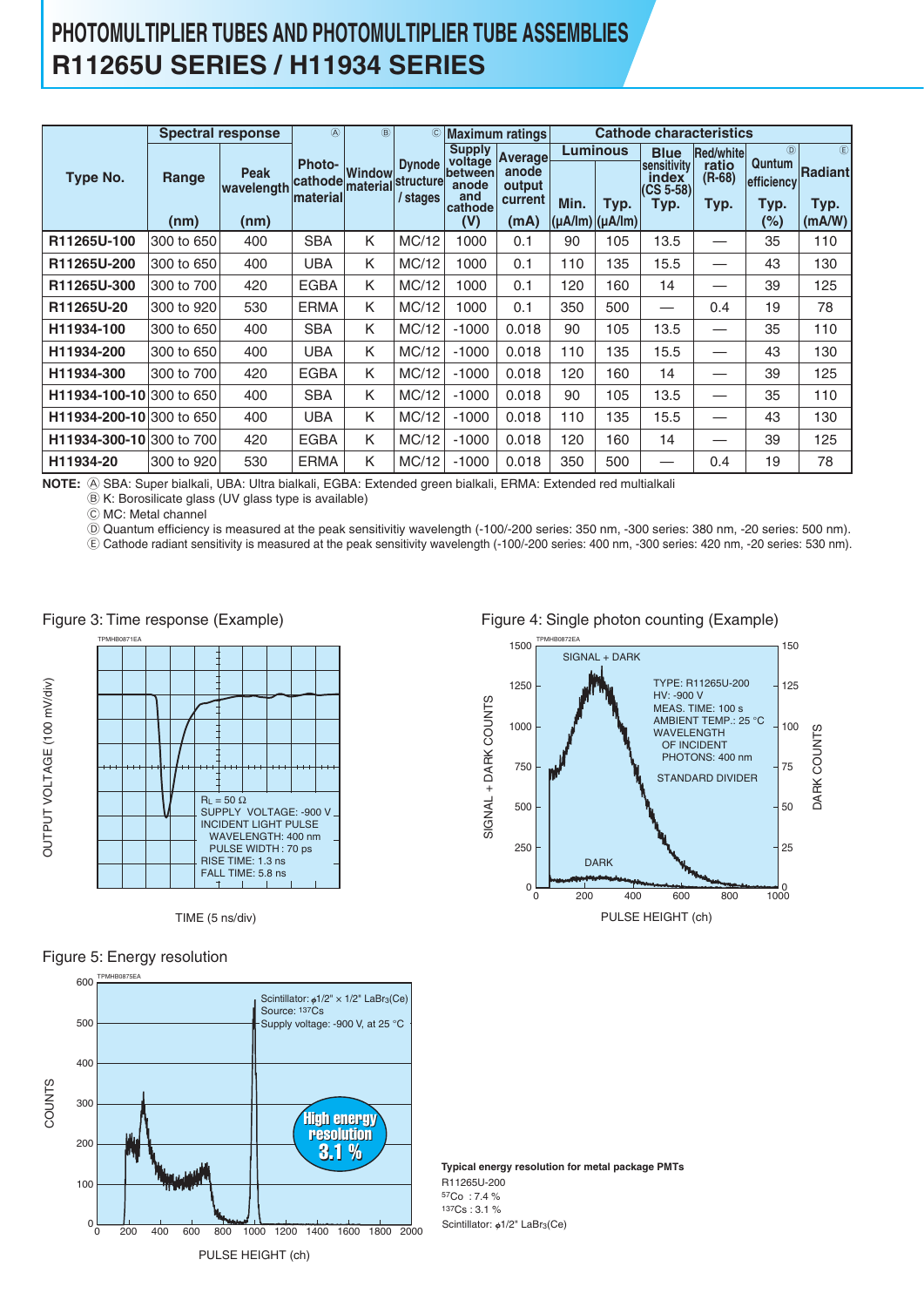

|                     |                   |             |                                             |      | <b>Anode characteristics</b> |                     |                      | <b>Pulse linearity</b> |       |             |                                                   |                               |               |  |
|---------------------|-------------------|-------------|---------------------------------------------|------|------------------------------|---------------------|----------------------|------------------------|-------|-------------|---------------------------------------------------|-------------------------------|---------------|--|
| Anode to<br>cathode | Luminous          |             |                                             |      | Dark current                 |                     | <b>Time response</b> |                        |       |             | <b>Operating</b>                                  |                               |               |  |
| supply              |                   |             | Gain                                        |      | (After 30 min)               | <b>Rise</b><br>time |                      | Transit T.T.S.         | ±2%   | ±5%         | ambient<br><b>Deviation Deviation temperature</b> | <b>Storage</b><br>temperature | Type No.      |  |
| voltage             | Min.              | Typ.        | Typ.                                        | Typ. | Max.                         | Typ.                | Typ.                 | Typ.                   |       |             |                                                   |                               |               |  |
| (V)                 | (A/lm)            | (A/Im)      |                                             | (nA) | (nA)                         | (ns)                | (ns)                 | (ns)                   | (mA)  | (mA)        | $(^{\circ}C)$                                     | $(^{\circ}C)$                 |               |  |
| 900                 | $\frac{50}{(20)}$ | 130<br>(50) | $\frac{1.2 \times 10^6}{(4.8 \times 10^5)}$ | 2    | 20                           |                     |                      |                        |       |             |                                                   |                               | R11265U-100   |  |
| 900                 | $\frac{50}{(20)}$ | 160<br>(65) | $\frac{1.2 \times 10^6}{(4.8 \times 10^5)}$ | 2    | 20                           | 20                  |                      | 0.27                   | 20    | 60<br>(400) | $-30$ to $+50$ $-30$ to $+50$                     |                               | R11265U-200   |  |
| 900                 | $\frac{50}{(20)}$ | 190<br>(75) | $\frac{1.2 \times 10^6}{(4.8 \times 10^5)}$ | 2    |                              |                     |                      | (0.27)                 | (300) |             |                                                   |                               | R11265U-300   |  |
| 900                 | 250               | 1200        | $2.4 \times 10^{6}$                         | 30   | 200                          |                     |                      |                        |       |             |                                                   |                               | R11265U-20    |  |
| $-900$              | 50                | 130         | $1.2 \times 10^{6}$                         | 2    | 20                           |                     |                      |                        |       |             |                                                   |                               | H11934-100    |  |
| $-900$              | 50                | 160         | $1.2 \times 10^{6}$                         | 2    | 20                           | 1.3                 | 5.8                  | 0.27                   | 20    | 60          |                                                   |                               | H11934-200    |  |
| $-900$              | 50                | 190         | $1.2 \times 10^{6}$                         | 2    | 20                           |                     |                      |                        |       |             |                                                   |                               | H11934-300    |  |
| $-900$              | (20)              | (50)        | $(4.8 \times 10^5)$                         | 2    | 20                           |                     |                      |                        |       |             | 0 to $+50$                                        | $-15$ to $+50$                | H11934-100-10 |  |
| $-900$              | (20)              | (65)        | $(4.8 \times 10^5)$                         | 2    | 20                           |                     |                      | (0.27)                 | (300) | (400)       |                                                   |                               | H11934-200-10 |  |
| $-900$              | (20)              | (75)        | $(4.8 \times 10^5)$                         | 2    | 20                           |                     |                      |                        |       |             |                                                   |                               | H11934-300-10 |  |
| $-900$              | 250               | 1200        | $2.4 \times 10^{6}$                         | 30   | 200                          |                     |                      | 0.27                   | 20    | 60          |                                                   |                               | H11934-20     |  |

( ): Measured with the special voltage distribution ratio (Tapered Divider) shown below.

#### **VOLTAGE DISTRIBUTION RATIO AND SUPPLY VOLTAGE**

| Electrodes            |  | - ۱۷۰<br>ັ |        | Dv <sub>2</sub> | Dv3 | Dv4 | Dv <sub>5</sub> | D <sub>v</sub> 6 | Dv7 | D <sub>v</sub> 8 | Dv9 | υv | 10/ | Dv1 |          | Dv12<br>$\epsilon$ |     |
|-----------------------|--|------------|--------|-----------------|-----|-----|-----------------|------------------|-----|------------------|-----|----|-----|-----|----------|--------------------|-----|
| Standard divider type |  | ت .ے       | റ<br>۰ | 0.8             |     | 0.8 |                 |                  |     |                  |     |    |     |     |          |                    | ບ.ບ |
| Tapered divider type  |  | ა.ა        | .6     |                 |     |     |                 |                  |     |                  |     |    |     |     | <u>.</u> |                    | . ت |

Supply voltage: 900 V, K: Cathode, Dy: Dynode, P: Anode



#### TIME (1 ns/div)

Figure 7: Effect of magnetic fields on anode output (Example)



#### Figure 8: Dimensional outline and basing diagram (Unit: mm)